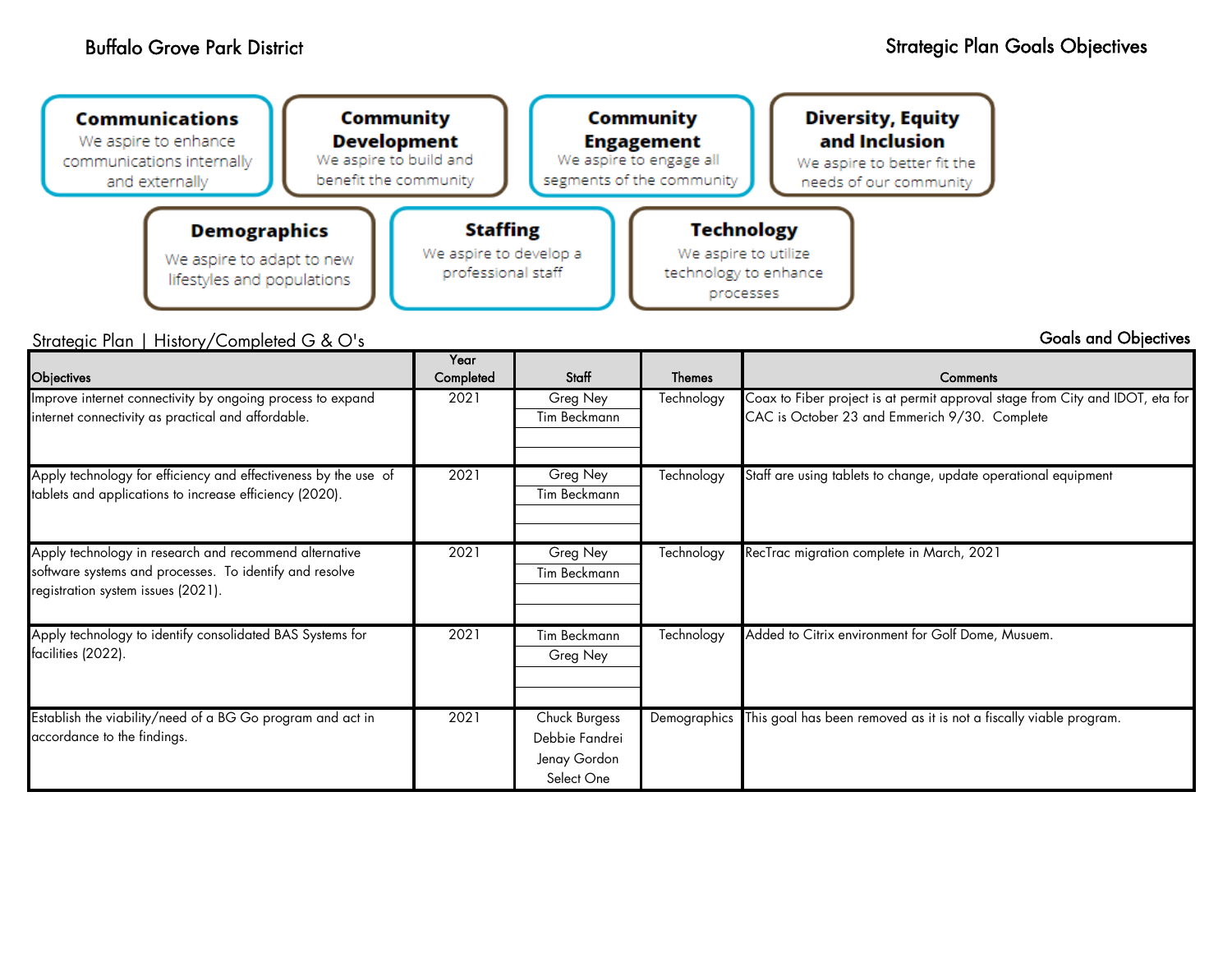| Objectives                                                                                                                                                                                                                                       | Year<br>Completed | Staff                                                        | <b>Themes</b> | Comments                                                                                                                                                                                                                     |
|--------------------------------------------------------------------------------------------------------------------------------------------------------------------------------------------------------------------------------------------------|-------------------|--------------------------------------------------------------|---------------|------------------------------------------------------------------------------------------------------------------------------------------------------------------------------------------------------------------------------|
| Develop a workable communication & marketing doc that Rec<br>Staff can use to strategize a marketing campaign for their<br>programs/events. Focus will be on organizing and streamlining<br>their marketing and social media requests and needs. | 2021              | Erika Strojinc                                               |               | Communication The marketing checklist was rolled out as a part of the brochure process.<br>Staff have one extra week to complete and submit. So far feedback has<br>been positive.                                           |
| To develop new ways to engage program participants in giving<br>more personal or direct feedback in program evaluation. Review<br>what program areas can benefit from this information and have<br>Superintendents recommend to staff.           | 2021              | Chris Eckert<br>Jimmy Mix                                    | Engagement    | Going forward, this will be left up to each supervisor/staff member to<br>determine the best way for them to go about getting feedback regarding their<br>program.                                                           |
| Apply technology to update the Park District staff who is working<br>onsite, remote or off through an web base In & Out Board.                                                                                                                   | 2021              | Tim Beckmann<br>T.J. Wilkes<br>Chuck Burgess<br>Mike Maloney | Technology    | We have set up our database, supplies are in order and we have one more<br>admin training on 10/4 We are ahead of schedule and rollout to staff is in<br>October 2021.                                                       |
| Improve internet connectivity by determining a process to accept<br>credit card payments electronically (2020).                                                                                                                                  | 2021              | Greg Ney<br>Dalete Morris<br>Lindsay Grandt<br>Megan Baird   | Technology    | User accounts and training have been completed. Staff can fully use the<br>system the first week of October.                                                                                                                 |
| Provide Implicit Bias training for all full time and part time staff at<br>the Buffalo Grove Park District annually.                                                                                                                             | 2021              | Jessica Hersman<br>Additonal Staff                           | <b>DEI</b>    | Jessi presented a basic intro to Implicit Bias Training on October 19.                                                                                                                                                       |
| Increase Rec Department's knowledge and use of marketing and<br>social media on an individual level by bringing in an outside<br>consultant to present tools, tips, and tricks.                                                                  | 2021              | Erika Strojinc<br>Alyson Stanczak                            |               | Communication The committee hosted Joan Scovic, Marketing Director from Northbrook PD,<br>at a Rec Department Zoom Meeting in February 2021 (rescheduled from<br>COVID). Information was well received and helpful to staff. |
| Research DEI training topics to provide mandatory trainings to full<br>time staff annually.                                                                                                                                                      | 2021              | Jenn Foreman<br>lessica Hersman                              | <b>DEI</b>    | Jessi and Jenn have found trainings in the areas of race relations, equity in<br>our field, latinX, accessibility and other specific areas. They will continue to<br>find more options as well.                              |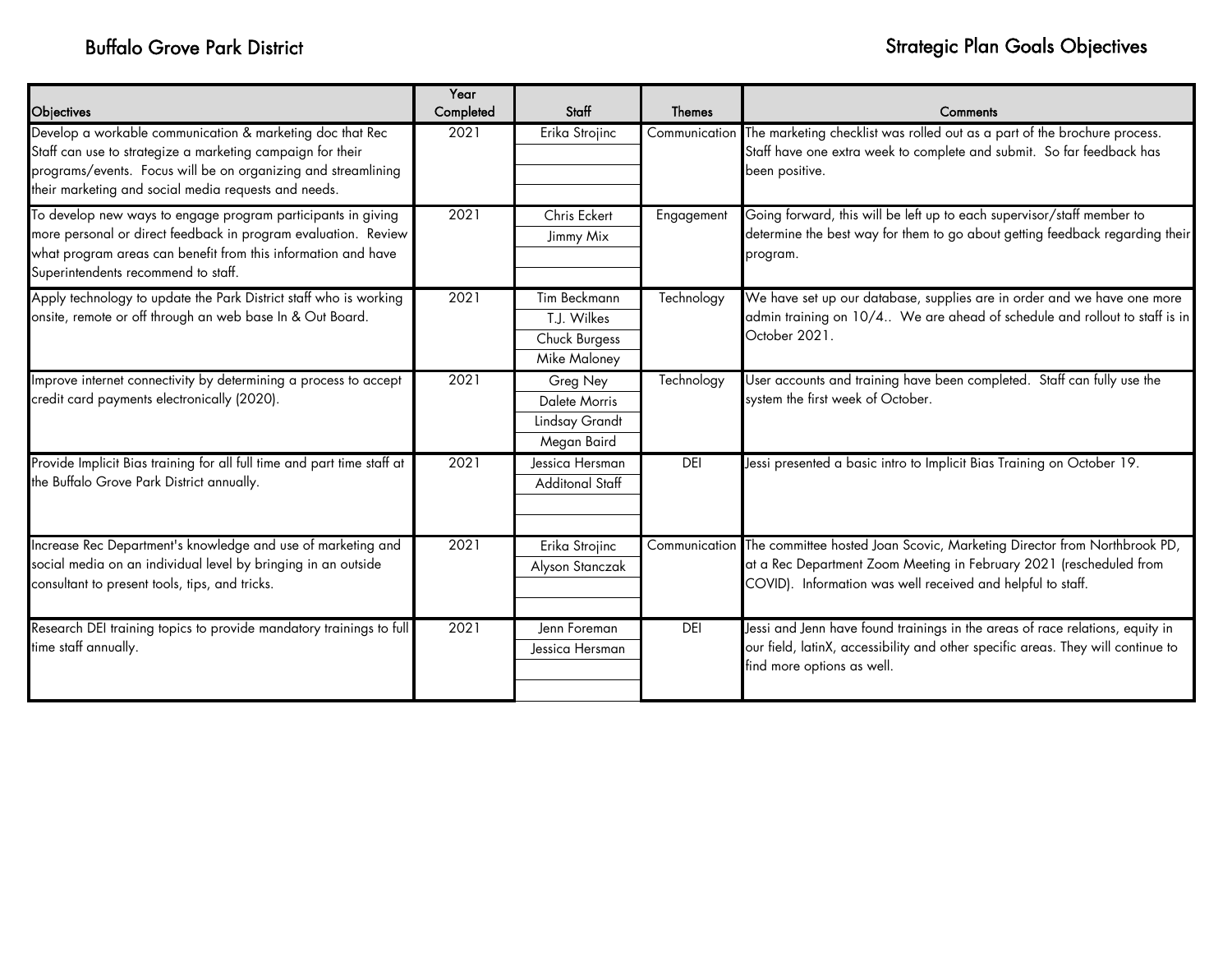| <b>Community</b><br><b>Communications</b><br>We aspire to enhance<br>communications internally<br>and externally |                                                         | <b>Development</b><br>We aspire to build and<br>benefit the community |                                              | Community<br><b>Engagement</b><br>We aspire to engage all<br>segments of the community | <b>Diversity, Equity</b><br>and Inclusion<br>We aspire to better fit the<br>needs of our community |  |
|------------------------------------------------------------------------------------------------------------------|---------------------------------------------------------|-----------------------------------------------------------------------|----------------------------------------------|----------------------------------------------------------------------------------------|----------------------------------------------------------------------------------------------------|--|
| <b>Demographics</b>                                                                                              |                                                         | <b>Staffing</b>                                                       |                                              | <b>Technology</b>                                                                      |                                                                                                    |  |
|                                                                                                                  | We aspire to adapt to new<br>lifestyles and populations |                                                                       | We aspire to develop a<br>professional staff |                                                                                        | We aspire to utilize<br>technology to enhance<br>processes                                         |  |

Strategic Plan | 2021-2022-2023

| Objectives                                                                                                                                                                                              | Completion<br>Target | <b>Staff</b>                                                          | <b>Themes</b> | Update/Comments - April 2021                                                                                                                                                                                                                                        | Update/Comments - October 2021                                                                                                                                                                              |
|---------------------------------------------------------------------------------------------------------------------------------------------------------------------------------------------------------|----------------------|-----------------------------------------------------------------------|---------------|---------------------------------------------------------------------------------------------------------------------------------------------------------------------------------------------------------------------------------------------------------------------|-------------------------------------------------------------------------------------------------------------------------------------------------------------------------------------------------------------|
| Assist the Marketing Department in the<br>development of new website by soliciting<br>feedback and input from the Rec Department<br>on their likes, dislikes, and wishes.                               | April 2022           | Erika Strojinc<br>Joe Zimmermann<br>Alyson Stanczak                   | Communication | In Progress<br>The development of the new website is in<br>progress. Joe is representing the committee<br>(and the rec department) on the development<br>along with Mike.                                                                                           | In Progress<br>The committee has demoed the new site along<br>with a select group of FT Staff for<br>feedback/suggestions. Joe was able to share<br>those with Mike. Overall feedback was very<br>positive. |
| Develop and initiate a survey districtwide that<br>aims to understand internal communication<br>issues. Utilize the results of the survey to<br>tackle issues and develop a plan for moving<br>forward. | April 2022           | Erika Strojinc                                                        | Communication | In Progress<br>Survey was complete. Team is working on<br>analyzing the results and developing plans on<br>how to move forward including reaching out<br>directly to department heads to discuss sensitive reports, and admin meetings as opportunities<br>results. | In Progress<br>Met with Supervisors to discuss areas of<br>improvement. During those discussions, they<br>addressed cross-department meetings, op<br>for sharing more information.                          |
| Develop a new welcome packet that highlights<br>the District's offerings, especially the major<br>facilities and programs, so new residents are<br>informed of the District's offerings.                | April 2022           | Erika Strojinc<br>Joe Zimmermann<br>Debbie Fandrei<br>Alyson Stanczak | Communication | <b>Select One</b>                                                                                                                                                                                                                                                   | In Progress<br>Members met with facility managers to discuss<br>opportunities for an updated "welcome packet".<br>Ideas are still being worked out.                                                         |

Agency Goals and Objectives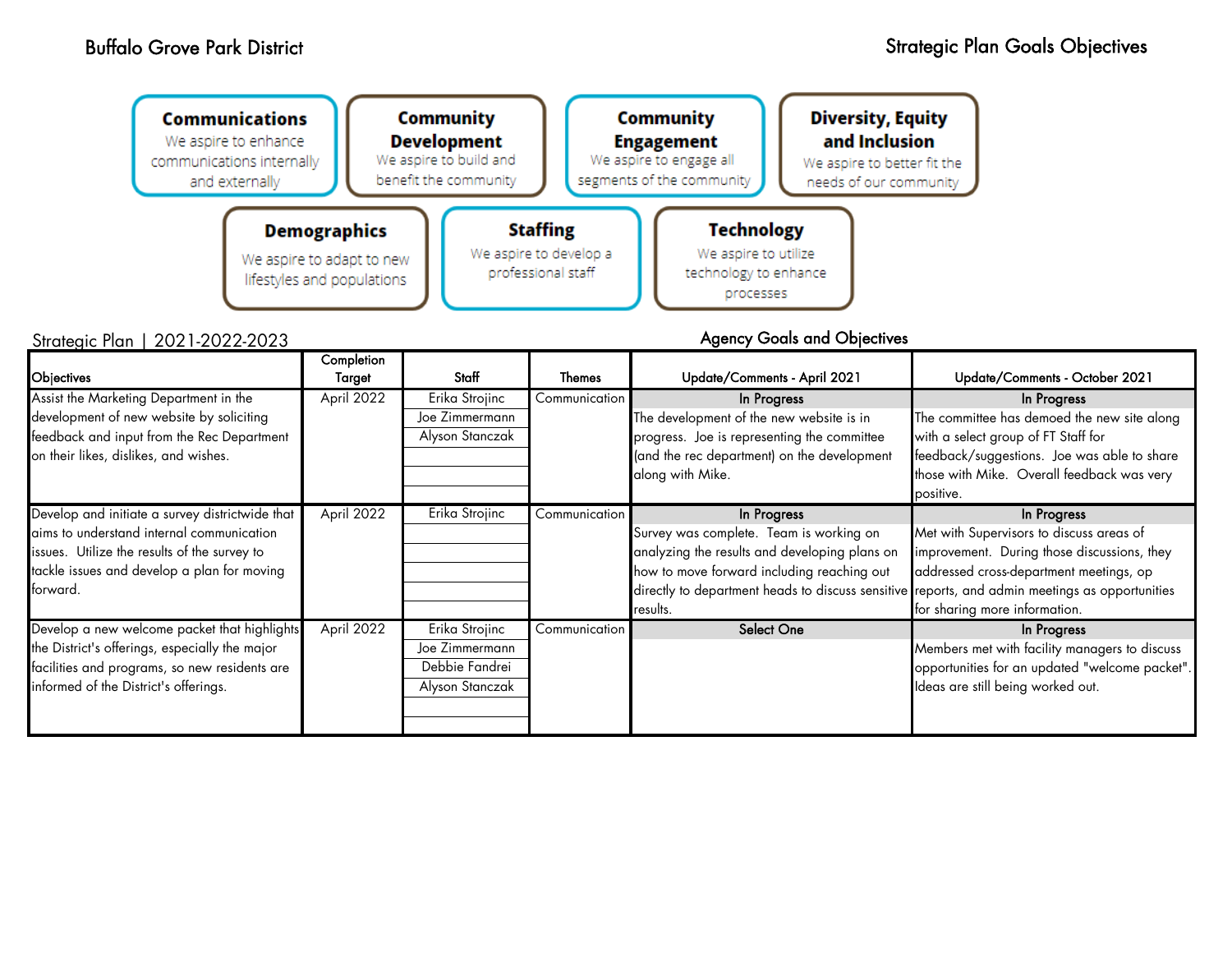| <b>Communications</b><br>We aspire to enhance<br>communications internally<br>and externally |  | <b>Community</b><br><b>Development</b><br>We aspire to build and<br>benefit the community | <b>Community</b><br><b>Engagement</b><br>We aspire to engage all<br>segments of the community | <b>Diversity, Equity</b><br>and Inclusion<br>We aspire to better fit the<br>needs of our community |
|----------------------------------------------------------------------------------------------|--|-------------------------------------------------------------------------------------------|-----------------------------------------------------------------------------------------------|----------------------------------------------------------------------------------------------------|
| <b>Demographics</b><br>We aspire to adapt to new<br>lifestyles and populations               |  | <b>Staffing</b><br>We aspire to develop a<br>professional staff                           | <b>Technology</b><br>We aspire to utilize<br>technology to enhance<br>processes               |                                                                                                    |
| an   2021-2022-2023                                                                          |  |                                                                                           |                                                                                               | <b>Agency Goals and Objectives</b>                                                                 |

## Strategic Plan | 2021-2022-2023

| Objectives                                         | Completion<br>Target | Staff          | <b>Themes</b> | Update/Comments - April 2021          | Update/Comments - October 2021                        |
|----------------------------------------------------|----------------------|----------------|---------------|---------------------------------------|-------------------------------------------------------|
| Support the DEI Committee focusing on diversity    | October 2022         | Chuck Burgess  | Demographics  | <b>Select One</b>                     | In Progress                                           |
| in programming and events.                         |                      | Debbie Fandrei |               | Include Jessi, Mike M, and Brian O??? | The DEI Committee will host focus groups              |
|                                                    |                      | Debbie Mills   |               |                                       | discussing topics within park district events and     |
|                                                    |                      | Carol Lucido   |               |                                       | programs. That goal ties in with Shifting             |
|                                                    |                      |                |               |                                       | Demographics and this committee will participate      |
|                                                    |                      |                |               |                                       | in that objective.                                    |
| To establish a citizens committee to identify      | April 2023           | Carol Lucido   | Demographics  | Not Complete                          | In Progress                                           |
| populations and cultures within the community to   |                      | Debbie Fandrei |               |                                       | Due to rebuilding of programs and being cautious      |
| offer guidance for program/event offerings.        |                      | Chuck Burgess  |               |                                       | with COVID, this goal has been pushed back to         |
| Open for all staff to join.                        |                      | Diana Clayson  |               |                                       | next fiscal year.                                     |
| Work with the Community Engagement                 | October 2022         | Debbie Fandrei | Demographics  | Not Complete                          | In Progress                                           |
| Committee to survey the diverse cultures           |                      | Carol Lucido   |               |                                       | Debbie F will create a short list of suvery question. |
| representing our community to find out what is     |                      | Debbie Mills   |               |                                       | Chuck, Debbie F, Chris and Diane will get the         |
| desired.                                           |                      |                |               |                                       | survey questions out to various renters, groups       |
|                                                    |                      |                |               |                                       | and programs. Target completion has been              |
|                                                    |                      |                |               |                                       | pushed back.                                          |
| To create programs that diverse cultures           | October 2022         | Chuck Burgess  | Demographics  | <b>Select One</b>                     | In Progress                                           |
| representing our community want and need that      |                      | Diana Clayson  |               | Team up with the Community Engagement | This committee with team up with the Community        |
| bring the community together. Open to all staff to |                      |                |               | Committee???                          | Engagement and DEI committees to bring diverse        |
| join.                                              |                      |                |               |                                       | programs to our community.                            |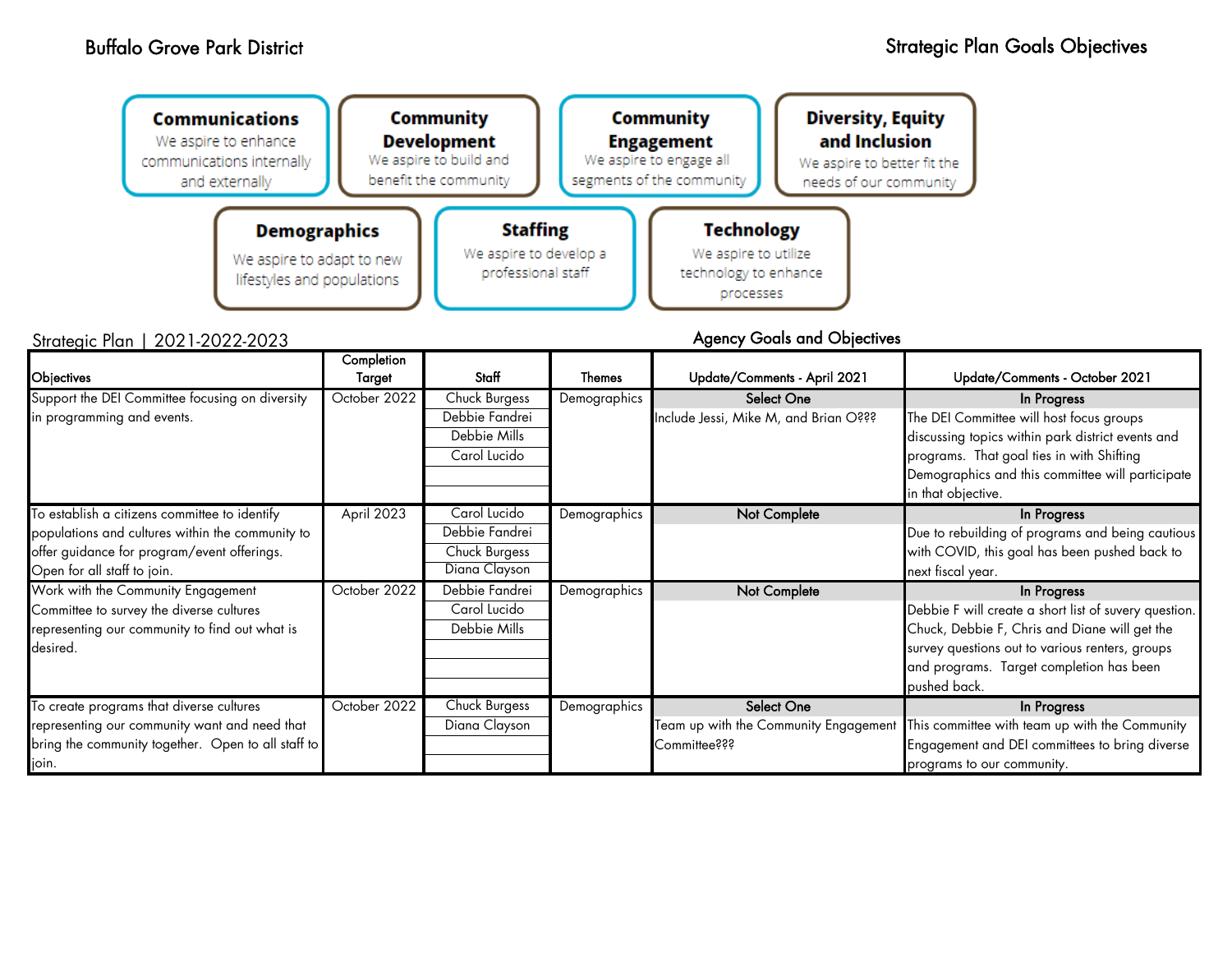# Buffalo Grove Park District Channels Communication of the Strategic Plan Goals Objectives

## Strategic Plan | 2021-2022-2023

# Agency Goals and Objectives

|                                                   | Completion   |                 |               |                                         |                                                     |
|---------------------------------------------------|--------------|-----------------|---------------|-----------------------------------------|-----------------------------------------------------|
| Objectives                                        | Target       | Staff           | <b>Themes</b> | Update/Comments - April 2021            | Update/Comments - October 2021                      |
| To Create a new resident orientation booklet that | October 2021 | Chuck Burgess   | Demographics  | <b>Select One</b>                       | In Progress                                         |
| gets mailed out with new resident packets monthly |              | Debbie Mills    |               | Inclued Joe Z, Jenay, Chris E???        | Debbie F has created post cards highlighting        |
| and offer bus tours quarterly.                    |              | Debbie Fandrei  |               |                                         | facilities, including contact information.          |
|                                                   |              |                 |               |                                         | Suggestion to create an infographic that describes  |
|                                                   |              |                 |               |                                         | what a park district is for those not familiar with |
|                                                   |              |                 |               |                                         | our model.                                          |
| To create a more robust outdoor fitness program   | April 2022   | Jenay Gordon    | Demographics  | In Progress                             | In Progress                                         |
| for spring/summer 2022.                           |              | Liz Sass        |               | Jenay and Liz will be working on        | Spring/Summer 2022 programming is not               |
|                                                   |              |                 |               | deveoping ideas throughout 21-22 FY in  | confirmed at this time due to COVID and the         |
|                                                   |              |                 |               | order to offer new programs for         | current staffing shortage. Staff are moving         |
|                                                   |              |                 |               | spring/summer 2022.                     | forward with plans and will implement as much as    |
|                                                   |              |                 |               |                                         | possible.                                           |
| To identify new programs and services desired     | October 2022 | Debbie Fandrei  | Demographics  | In Progress                             | In Progress                                         |
| and needed by the expanding aging community.      |              | Additonal Staff |               | Will be developing throughout 21-22 FY. | Garden Plots will not happen Educational            |
| (ex. 50+ Bike Club, Gardening Plots, Try -5,      |              | Allison Oberst  |               |                                         | Gardening programming is being planned for          |
| Educational Gardening, etc.)                      |              |                 |               |                                         | Summer 2022. Other adult programs are being         |
|                                                   |              |                 |               |                                         | discussed.                                          |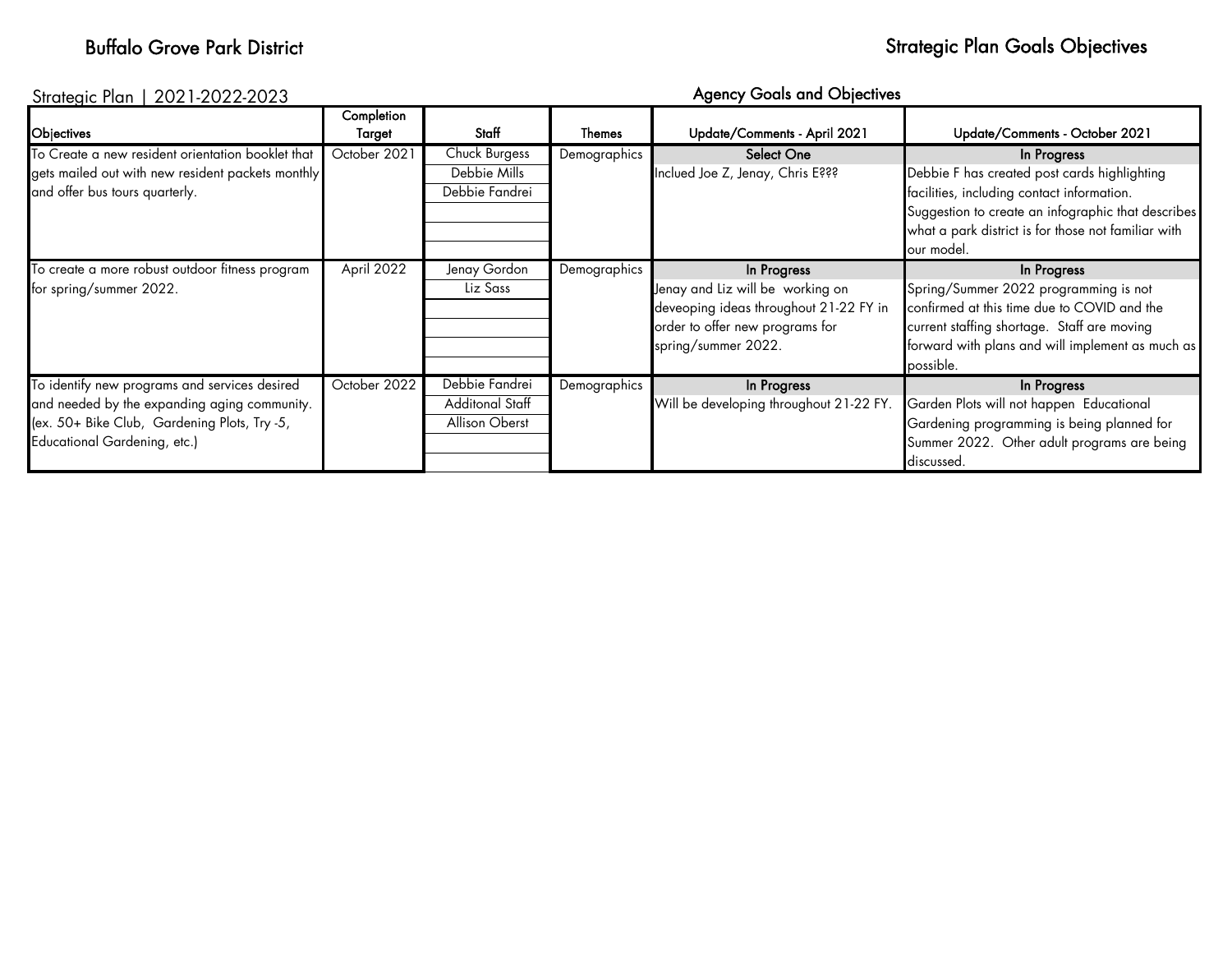Strategic

| <b>Technology</b><br><b>Staffing</b><br><b>Demographics</b><br>We aspire to develop a<br>We aspire to utilize<br>We aspire to adapt to new<br>professional staff<br>technology to enhance<br>lifestyles and populations<br>processes | <b>Communications</b><br>We aspire to enhance<br>communications internally<br>and externally | Community<br><b>Development</b><br>We aspire to build and<br>benefit the community |  | <b>Community</b><br><b>Engagement</b><br>We aspire to engage all<br>segments of the community | <b>Diversity, Equity</b><br>and Inclusion<br>We aspire to better fit the<br>needs of our community |
|--------------------------------------------------------------------------------------------------------------------------------------------------------------------------------------------------------------------------------------|----------------------------------------------------------------------------------------------|------------------------------------------------------------------------------------|--|-----------------------------------------------------------------------------------------------|----------------------------------------------------------------------------------------------------|
|                                                                                                                                                                                                                                      |                                                                                              |                                                                                    |  |                                                                                               |                                                                                                    |

| <b>Objectives</b>                                                                                                                                                                                       | Completion<br>Target | Staff                         | Themes     | Update/Comments - April 2021                                                                                                                                                          | Update/Comments - October 2021                                                                                                         |
|---------------------------------------------------------------------------------------------------------------------------------------------------------------------------------------------------------|----------------------|-------------------------------|------------|---------------------------------------------------------------------------------------------------------------------------------------------------------------------------------------|----------------------------------------------------------------------------------------------------------------------------------------|
| To monitor state legislative initiatives.                                                                                                                                                               | Select One           | Chris Eckert<br>Diana Clayson | Engagement | In Progress<br>Chris and Diana continue to monitor with<br>help from Ryan and John.                                                                                                   | In Progress<br>Ryan and John continue to monitor stat<br>legislative initiatives.                                                      |
| To host information meetings with the Village of<br>Buffalo Grove to discuss upcoming projects.                                                                                                         | Select One           | Chris Eckert<br>Mike Maloney  | Engagement | In Progress<br>Village met with Mike Maloney to discuss<br>upcoming spring/summer projects and has<br>agreed to meet on a quarterlt basis.<br>Meetings have been held on 5/11 & 9/13. | Complete<br>Chris, Mike and Tim Howe have been meeting<br>with the Village on a quarterly basis.                                       |
| To encourage community stakeholders to actively<br>participate in the District's public meetings and<br>informational forums. Keep virtual board meetings<br>an option for staff and public attendance. | Select One           | Amanda Busch                  | Engagement | In Progress<br>Attending virtually to an in-person board<br>meeting is a project to hopefully be<br>completed in the next fiscal year.                                                | In Progress<br>Attending virtually to an in-person board<br>meeting is a project to hopefully be completed<br>in the next fiscal year. |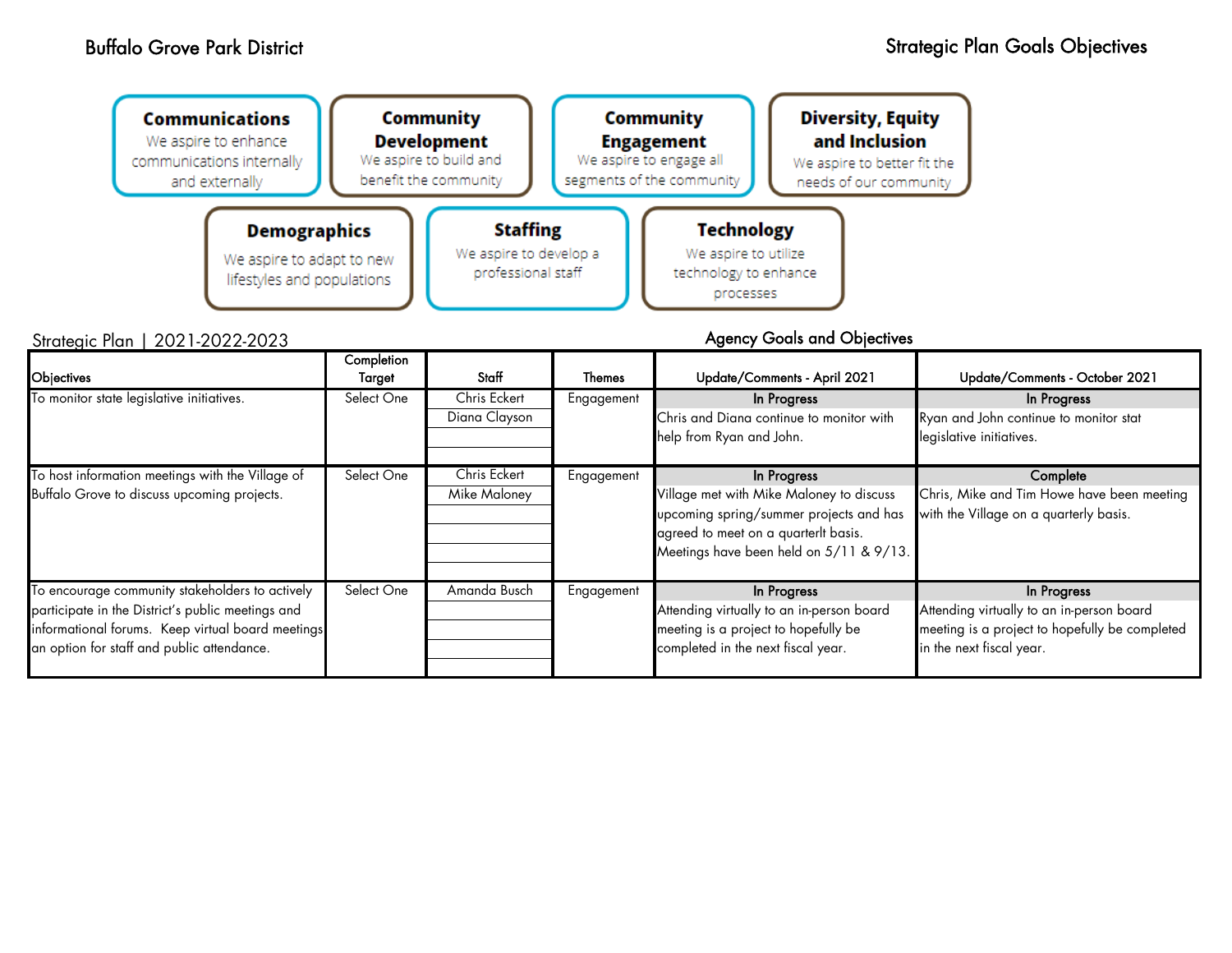| <b>Communications</b><br>We aspire to enhance<br>communications internally<br>and externally | <b>Community</b><br><b>Development</b><br>We aspire to build and<br>benefit the community |                                                                 | <b>Community</b><br><b>Engagement</b><br>We aspire to engage all<br>segments of the community | <b>Diversity, Equity</b><br>and Inclusion<br>We aspire to better fit the<br>needs of our community |  |
|----------------------------------------------------------------------------------------------|-------------------------------------------------------------------------------------------|-----------------------------------------------------------------|-----------------------------------------------------------------------------------------------|----------------------------------------------------------------------------------------------------|--|
| <b>Demographics</b><br>We aspire to adapt to new<br>lifestyles and populations               |                                                                                           | <b>Staffing</b><br>We aspire to develop a<br>professional staff | <b>Technology</b><br>We aspire to utilize<br>technology to enhance<br>processes               |                                                                                                    |  |
| Strategic Plan   2021-2022-2023                                                              |                                                                                           |                                                                 |                                                                                               | <b>Agency Goals and Objectives</b>                                                                 |  |

| Objectives                                     | Completion<br>Target | Staff        | Themes   | Update/Comments - April 2021                     | Update/Comments - October 2021                    |
|------------------------------------------------|----------------------|--------------|----------|--------------------------------------------------|---------------------------------------------------|
| Interview and hire consulting firm to help     | April 2022           | John Short   | Staffing | Not Complete                                     | In Progress                                       |
| with succession planning and replacing         |                      | Jenn Foreman |          | Hiring a consulting firm was tabled due to       | John obtained Succession Planning materials from  |
| vacant positions.                              |                      |              |          | COVID and budget concerns. John will contact     | Tracey Crawford. The materials have been shared   |
|                                                |                      |              |          | Tracy Crawford, Executive Director of NWSRA,     | with the committee. The committee will use the    |
|                                                |                      |              |          | who presented on this subject at the state       | information to continue with succession planning. |
|                                                |                      |              |          | conference.                                      |                                                   |
| Work with Social Committee on engaging         | April 2022           | John Short   | Staffing | In Progress                                      | In Progress                                       |
| staff to enhance interdepartmental             |                      | Jenn Foreman |          | As COVID gathering restrictions ease, the        | The Social Committee held 2 events in the last 6  |
| interaction.                                   |                      |              |          | Strategic Plan Staffing and Social committees    | months and 3 more events are in the planning      |
|                                                |                      |              |          | will collaborate on ways to engage staff and     | stages.                                           |
|                                                |                      |              |          | build camaraderie.                               |                                                   |
| Present a general guide for district positions | April 2022           | John Short   | Staffing | Complete                                         | In Progress                                       |
| and how present staff can prepare to work      |                      | Jenn Foreman |          | Scott is designing a survey for staff to express | Scott sent out a survey and received results from |
| towards filling those positions.               |                      |              |          | their future career goals. Committee will        | 90% of FT staff. Each supervisor should follow up |
|                                                |                      |              |          | develop a general career path guide for          | with staff individually on the task list for each |
|                                                |                      |              |          | reaching those goals.                            | position by 12/31/21.                             |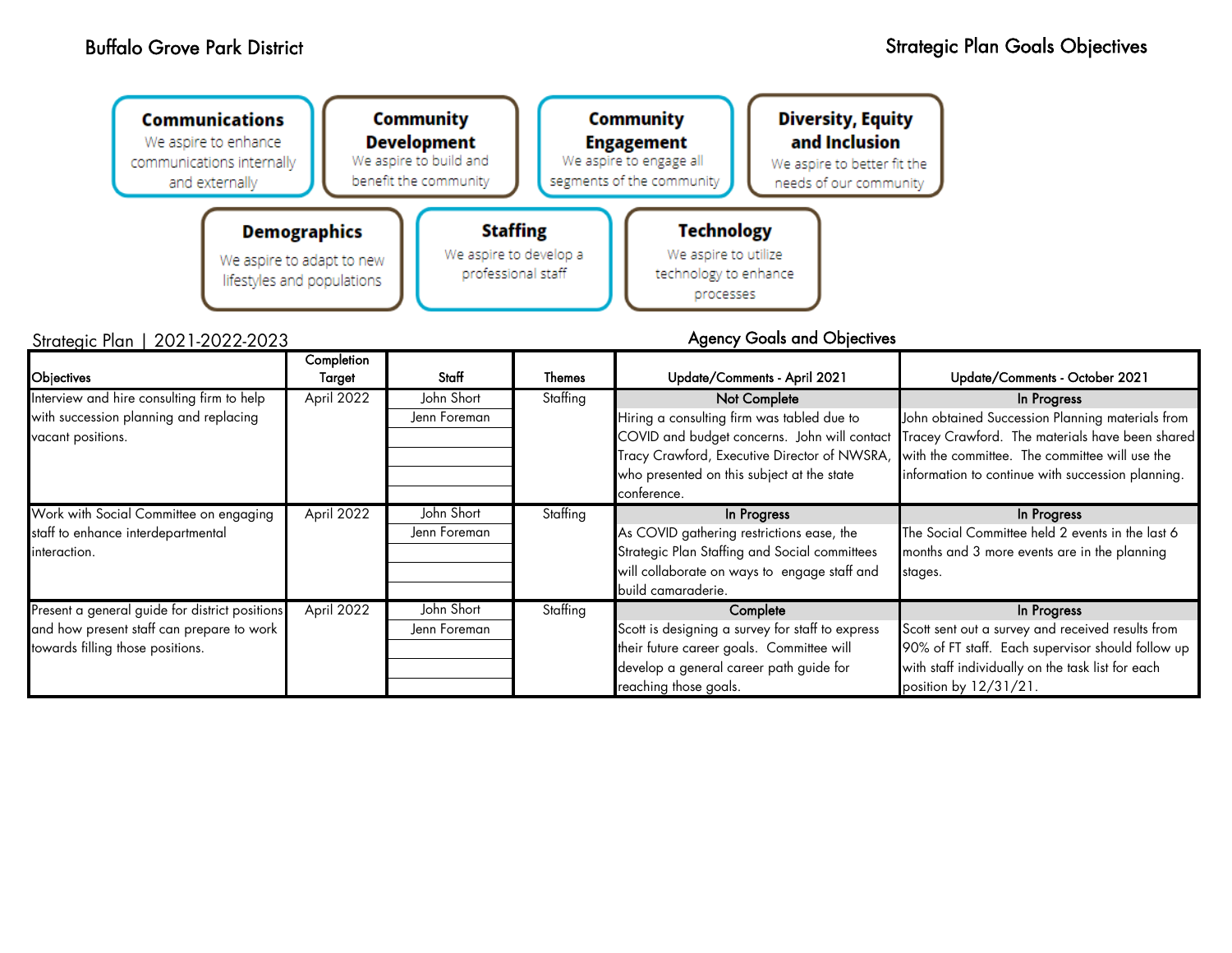Control compatibility

| <b>Communications</b><br>We aspire to enhance<br>communications internally<br>and externally |                                                                                | Community<br><b>Development</b><br>We aspire to build and<br>benefit the community |                                                                 | Community<br><b>Engagement</b><br>We aspire to engage all<br>segments of the community | <b>Diversity, Equity</b><br>and Inclusion<br>We aspire to better fit the<br>needs of our community |                                                                          |
|----------------------------------------------------------------------------------------------|--------------------------------------------------------------------------------|------------------------------------------------------------------------------------|-----------------------------------------------------------------|----------------------------------------------------------------------------------------|----------------------------------------------------------------------------------------------------|--------------------------------------------------------------------------|
| Strategic Plan   2021-2022-2023                                                              | <b>Demographics</b><br>We aspire to adapt to new<br>lifestyles and populations |                                                                                    | <b>Staffing</b><br>We aspire to develop a<br>professional staff | <b>Technology</b><br>We aspire to utilize<br>technology to enhance<br>processes        | <b>Agency Goals and Objectives</b>                                                                 |                                                                          |
|                                                                                              | Completion                                                                     |                                                                                    |                                                                 |                                                                                        |                                                                                                    |                                                                          |
| Objectives                                                                                   | Target                                                                         | Staff                                                                              | <b>Themes</b>                                                   | Update/Comments - April 2021                                                           |                                                                                                    | Update/Comments - October 2021                                           |
| Apply technology to identify consolidated BAS                                                | April 2022                                                                     | Tim Beckmann                                                                       | Technology                                                      | Complete                                                                               |                                                                                                    | In Progress                                                              |
| Systems for facilities (2022).                                                               |                                                                                | Greg Ney                                                                           |                                                                 | Added to Citrix environment for Golf Dome,                                             |                                                                                                    | Golf Dome and Museum are completed. Fitness                              |
|                                                                                              |                                                                                | Dave Anderson                                                                      |                                                                 | Musuem and adding Fitness Center for 21-22.                                            |                                                                                                    | Center is 50% completed. Will be completed<br>by the end of fiscal year. |
| Research a software that is a                                                                | April 2022                                                                     | Greg Ney                                                                           | Technology                                                      | <b>Select One</b>                                                                      |                                                                                                    | Select One                                                               |
| collaboration/document share platform (i.e                                                   |                                                                                | Tim Beckmann                                                                       |                                                                 | Goals and Objectives is for 2022-2023                                                  |                                                                                                    | Goals and Objectives is for 2022-2023                                    |
| Office 365, Microsoft Teams, Google Docs,                                                    |                                                                                | Lindsay Grandt                                                                     |                                                                 |                                                                                        |                                                                                                    |                                                                          |
| Etc.) to improve communication on various task                                               |                                                                                | Megan Baird                                                                        |                                                                 |                                                                                        |                                                                                                    |                                                                          |
| via virtual business practices.                                                              |                                                                                |                                                                                    |                                                                 |                                                                                        |                                                                                                    |                                                                          |
| Research consolidation opportunities of current                                              | October 2023                                                                   | Greg Ney                                                                           | Technology                                                      | <b>Select One</b>                                                                      |                                                                                                    | <b>Select One</b>                                                        |
| Security Camera Systems as well as Access                                                    |                                                                                | Tim Beckmann                                                                       |                                                                 | Goals and Objectives is for 2022-2023                                                  |                                                                                                    | Goals and Objectives is for 2022-2023                                    |

Chuck Burgess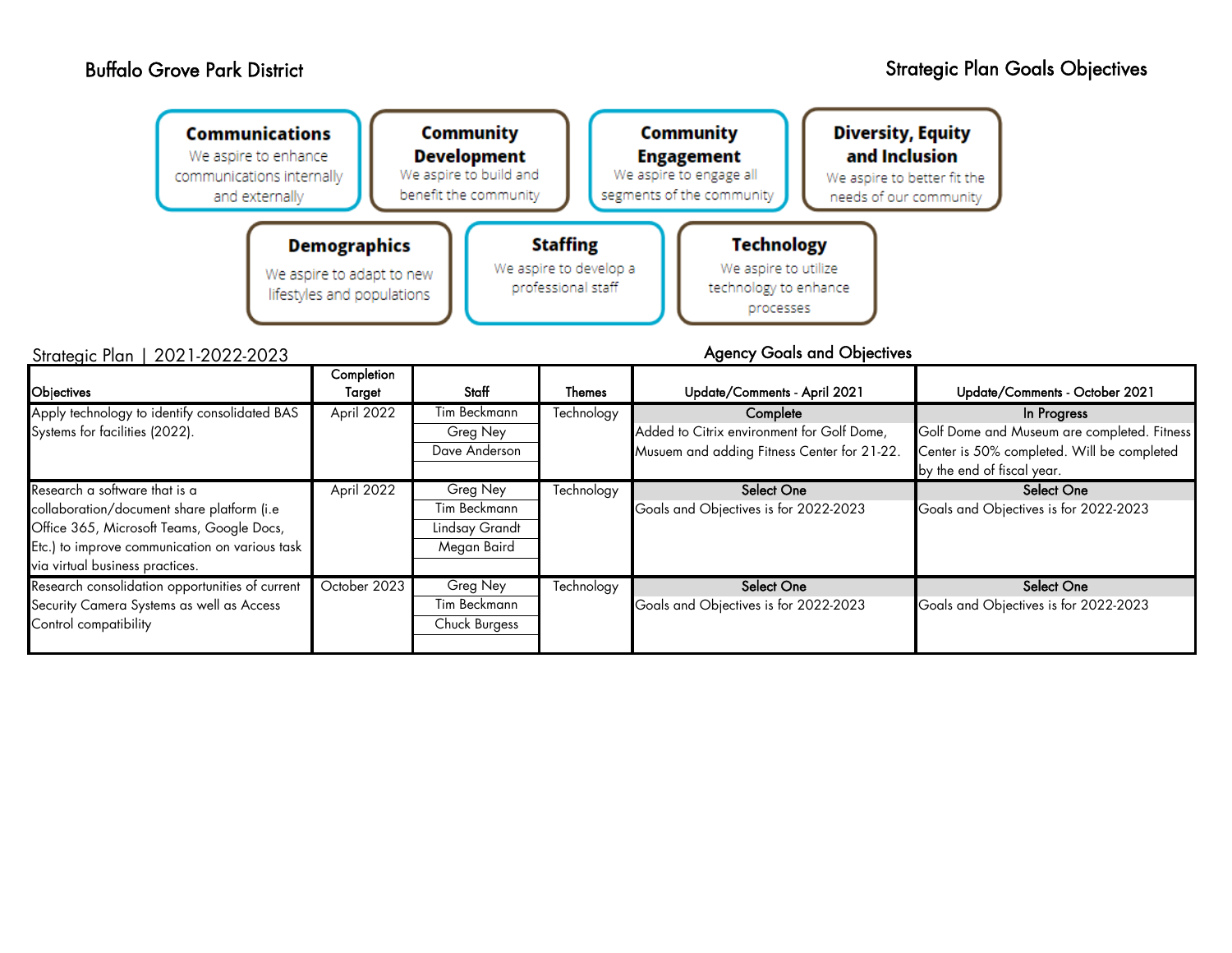| <b>Communications</b><br>We aspire to enhance<br>communications internally<br>and externally | <b>Community</b><br><b>Development</b><br>We aspire to build and<br>benefit the community |                                           | Community<br><b>Engagement</b><br>We aspire to engage all<br>segments of the community | <b>Diversity, Equity</b><br>and Inclusion<br>We aspire to better fit the<br>needs of our community |  |
|----------------------------------------------------------------------------------------------|-------------------------------------------------------------------------------------------|-------------------------------------------|----------------------------------------------------------------------------------------|----------------------------------------------------------------------------------------------------|--|
| <b>Demographics</b>                                                                          |                                                                                           | <b>Staffing</b><br>We aspire to develop a | <b>Technology</b><br>We aspire to utilize                                              |                                                                                                    |  |
| We aspire to adapt to new<br>lifestyles and populations                                      |                                                                                           | professional staff                        | technology to enhance<br>processes                                                     |                                                                                                    |  |

# Strategic Plan | 2021-2022-2023

| Objectives                                                                                                                                                                                                                                   | Completion<br>Target | Staff                                                                | Themes      | Update/Comments - April 2021 | Update/Comments - October 2021                                                                                                                      |
|----------------------------------------------------------------------------------------------------------------------------------------------------------------------------------------------------------------------------------------------|----------------------|----------------------------------------------------------------------|-------------|------------------------------|-----------------------------------------------------------------------------------------------------------------------------------------------------|
| Create and send an interest survey to identify<br>representatives from diverse populations in our<br>community that would be willing to serve on a<br>focus group regarding current and future Park<br>District programming and development. | April 2022           | Tim Howe<br>Allison Oberst<br>Dani Hoefle<br>Brian O'Malley          | Development | <b>Select One</b>            | In Progress<br>Created survey on Google forms. Will be sent in<br>May of 2022. Plan is to send out community and<br>have at special events/programs |
| Create and send a survey for our community to<br>gather information and ideas regarding current<br>and future Park District programming and<br>development.                                                                                  | October 2022         | Tim Howe<br>Jenn Foreman<br>Jessica Hersman<br><b>Brian O'Malley</b> | Development | <b>Select One</b>            | <b>Not Complete</b>                                                                                                                                 |
| Create a focus group made up of representatives<br>from diverse populations in our community that<br>meets periodically over the course of one year<br>regarding "hot topics" in Park District<br>programming and development.               | October 2022         | Tim Howe<br>Allison Oberst<br>Dani Hoefle<br>Jessica Hersman         | Development | Not Complete                 | In Progress<br>Host focus group in Fall of 2022 due to COVID.<br>Need to be realistic with comfortability of COVID.                                 |

Agency Goals and Objectives